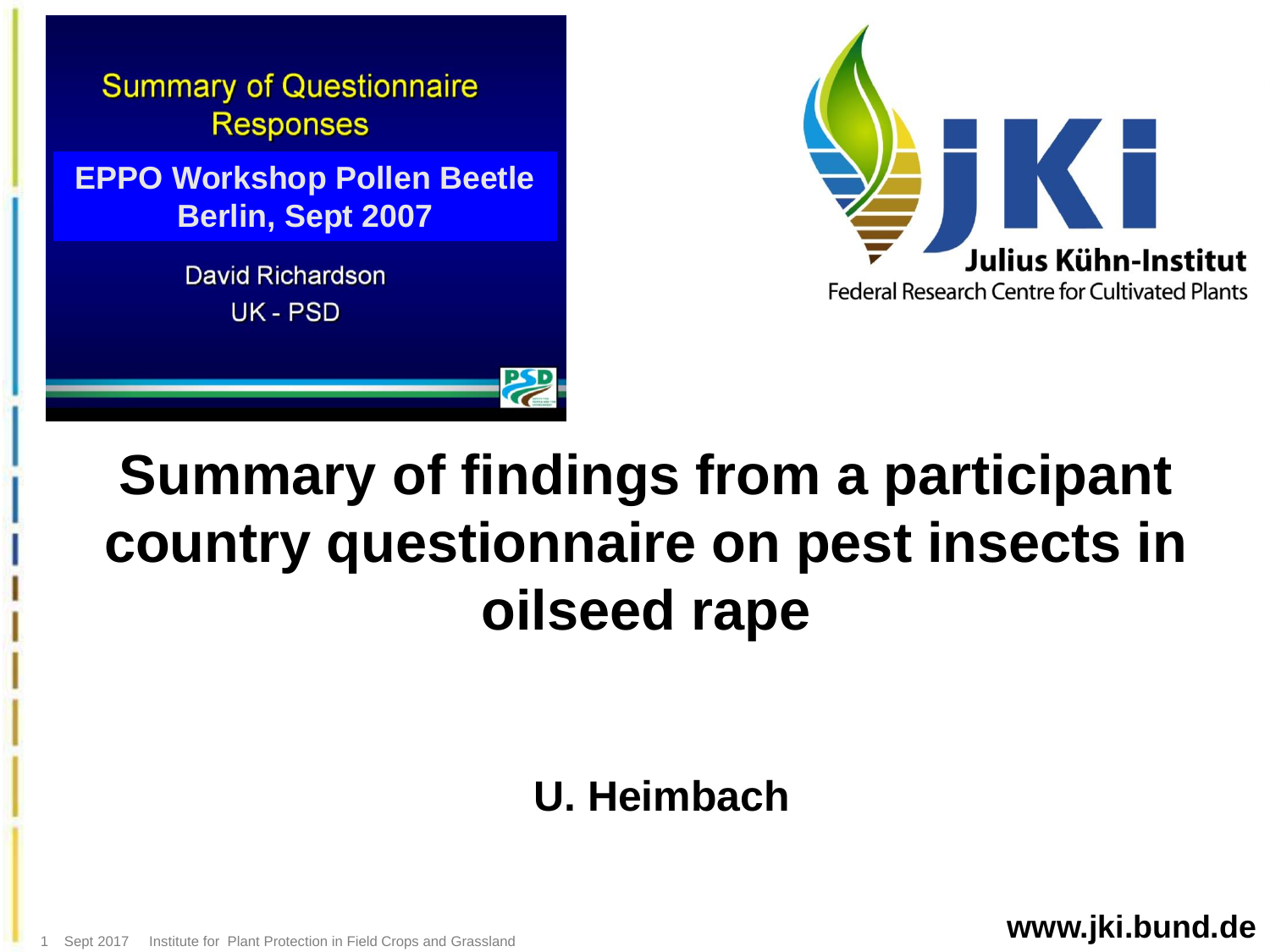## **Responses**

- 20 responses
- Not all questions answered
- Qualitative and quantitative date
- Some rounding in presentation



**11 responding countries (with 5,400,000 ha oilseed rape = 83% of EU)** 

**Not all questions answered**

**Qualitative and quantitative date**

**Some rounding in presentation**

**Possibly some items wrongly understood by me or a country**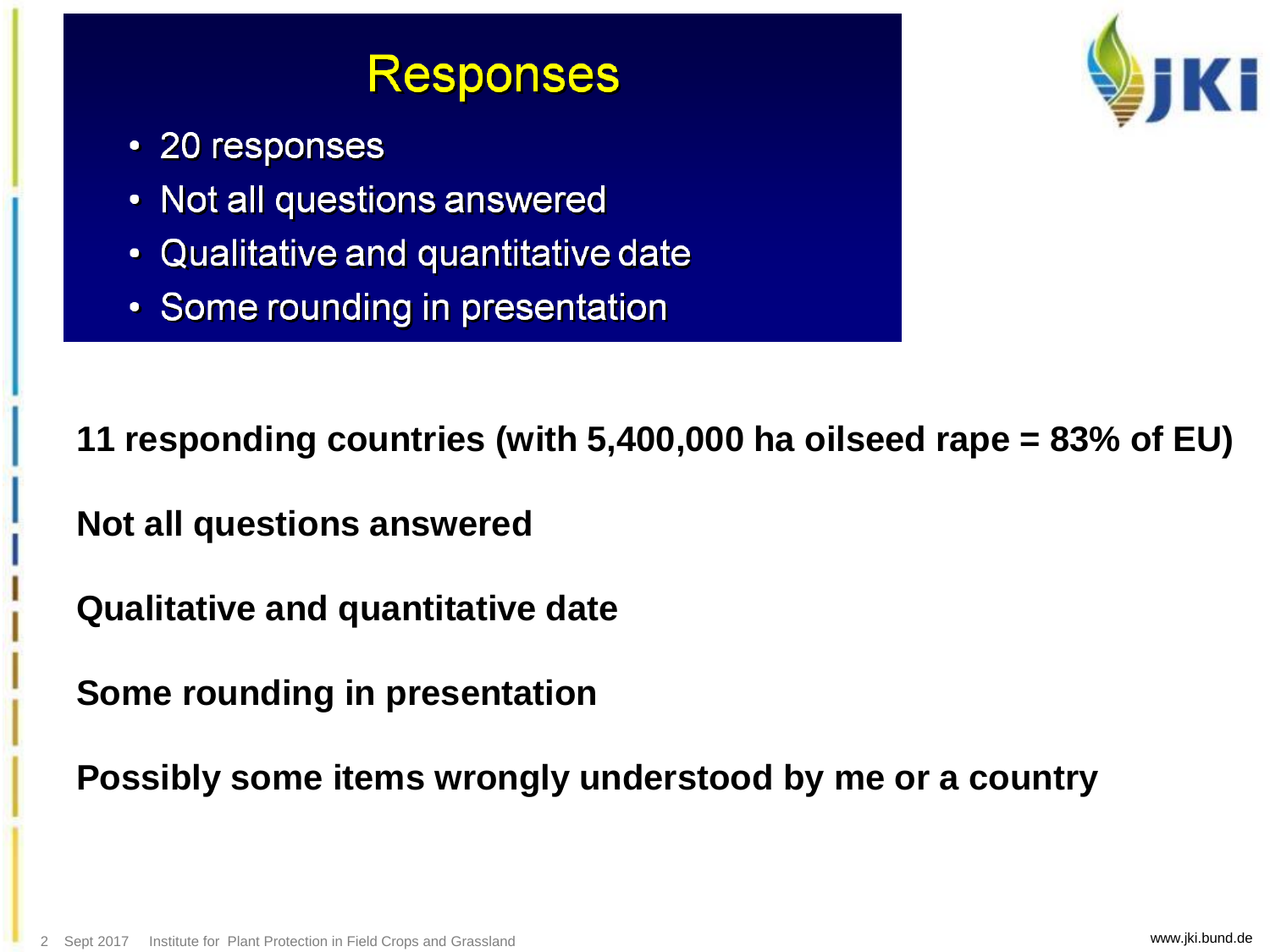## **Rape growing EPPO 2007**

|                       | Countries and hectares of crop grown       |                                            |                          |                      |                                        |                 |  |  |  |  |
|-----------------------|--------------------------------------------|--------------------------------------------|--------------------------|----------------------|----------------------------------------|-----------------|--|--|--|--|
|                       | $\leq$ lk                                  | $1 - 9.99k$ 10 - 50k                       |                          | $50 -$<br>100k       | $>100k -$<br>1m                        | >1 <sub>m</sub> |  |  |  |  |
| <b>Spring</b><br>rape | AU, BE,<br>CH, HR,<br>LU, NO,<br><b>SL</b> | CZ, DK,<br>FR, HU,<br>IR, NL,<br><b>SK</b> | DE, PL.<br>SE, UK        | LV                   |                                        |                 |  |  |  |  |
| Winter                |                                            | IR, LU,<br>NL, NO,<br>SL,                  | AU, CH,<br><b>SE, LV</b> | $EE^*$<br>HR,<br>SK, | CZ, DK, DE, FR<br>HU, PL,<br><b>UK</b> |                 |  |  |  |  |



| in 1000 ha       | <b>SE</b>        | LV                      | <b>PL</b>        | <b>UK</b>    | <b>DE</b>  | LU       | <b>FR</b>    | <b>AU</b> | CZ                            | <b>SK</b> | HU           |
|------------------|------------------|-------------------------|------------------|--------------|------------|----------|--------------|-----------|-------------------------------|-----------|--------------|
| <b>W OSR</b>     | 93,4             | 66,6                    | 838              | 635          | 1305       | 4,0      | 1517         | 42        | 388                           | 114       | 240          |
| <b>SOSR</b>      | 7,4              | 39,1                    | 70,0             | 8,0          | 3,3        | 0,3      | 1,3          | 0,2       | 6,5                           | 5,4       | 2,0          |
| all OSR          | 101              | 106                     | 908              | 643          | 1308       | 4,3      | 1518         | 43        | 394                           | 119       | 242          |
| $\%$             |                  |                         |                  |              |            |          |              |           |                               |           |              |
| $\%$ S OSR       | 7,3              | 37,0                    | 7,7              | 1,2          | 0,3        | 7,0      | 0,1          | 0,4       | 1,6                           | 4,5       | 0,8          |
| % OSR of         |                  |                         |                  |              |            |          |              |           |                               |           |              |
| all arables      | 7,7              | 9,1                     | 9,0              | 11,0         | 11,5       | 7,1      | 8,5          | 0,4       | 16,0                          | 8,9       | 5,6          |
| in years         |                  |                         |                  |              |            |          |              |           |                               |           |              |
| <b>OSR</b> years |                  |                         |                  |              |            |          |              |           |                               |           |              |
| of rotation      | 4 to 5           | $\overline{\mathbf{4}}$ | 3                | $\mathbf{3}$ | $3$ to $4$ | $3$ to 4 | $3$ to $>$ 3 | 4 to 5    | $\vert$ 3 to 4 $\vert$ 5 to 6 |           | $\mathbf{3}$ |
| % rotation       |                  |                         | 40-50            |              |            |          |              |           |                               |           |              |
| < 3 years        | $\boldsymbol{0}$ | 10                      | $\boldsymbol{?}$ | ??           | $3$ to $4$ | $\leq 2$ | ??           | 1         | ??                            | 10        | 10           |

3 Sept 2017 Institute for Plant Protection in Field Crops and Grassland www.jki.bund.de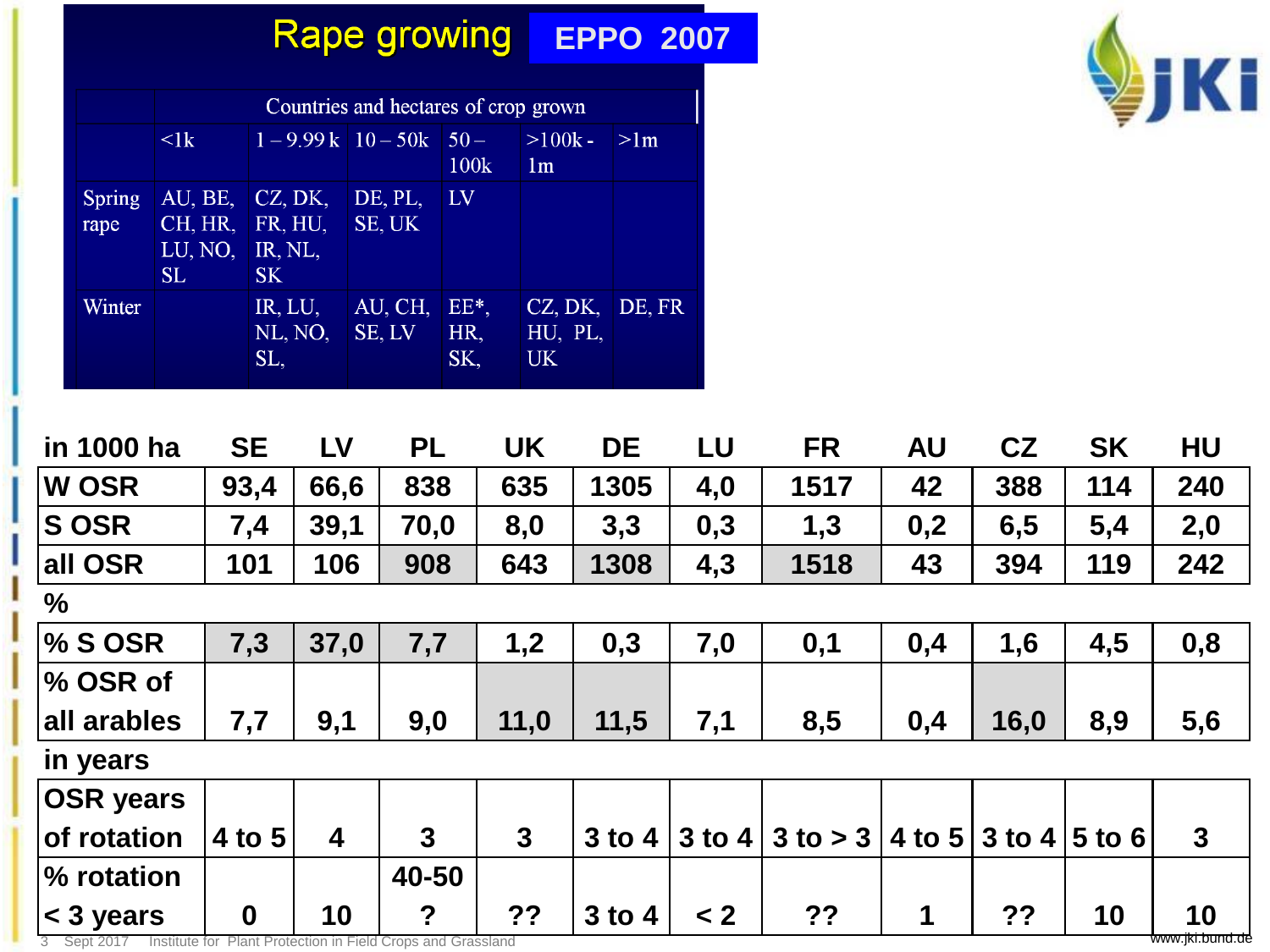### **Insecticidal a.i. and rates (excluding seed appl.) registered in EU countries in winter oilseed rape 2017**



|                    |             |                          |                          |                |                              |                          |                          |                          |                |                  |                          |                             | <b>No</b>               | dose         |
|--------------------|-------------|--------------------------|--------------------------|----------------|------------------------------|--------------------------|--------------------------|--------------------------|----------------|------------------|--------------------------|-----------------------------|-------------------------|--------------|
|                    | <b>IRAC</b> | <b>SE</b>                | LV                       | <b>PL</b>      | <b>UK</b>                    | <b>DE</b>                | LU                       | <b>FR</b>                | <b>AU</b>      | CZ               | <b>SK</b>                | <b>HU</b>                   | a.i.                    | range        |
| acetamiprid        | <b>4A</b>   | 40                       | $\blacksquare$           | $16 - 50*$     | 40                           | 40                       | 40                       | 40                       | 40             | 16-36            | 20-30                    | $15 - 40*$                  | 10                      | $16 - 50*$   |
| thiacloprid        | <b>4A</b>   | 72                       | 72                       | $50 - 69*$     | 80                           | 72                       | 72                       | $50 - 62,5*$             | 72             | $62,5 - 72*$     | 48-72                    | 72                          | 11                      | 48-80*       |
| indoxacarb         | 22 A        | 25,5                     | 25,5                     | 26,8           | 25                           | 25,5                     |                          | 25,5 18,8-25,5 25,5      |                | 25,5             | 22,5                     | 25,5                        | 11                      | 18,8-27      |
| pymetrozin         | 9B          | 75                       | 75                       | 75             | 75                           | 75                       | 75                       | 75                       | 75             | 75               |                          | 75                          | 10                      | 75           |
| pirimicarb         | 1A          | $\blacksquare$           |                          |                |                              |                          | $\overline{a}$           | 100-125*                 | $\blacksquare$ | 250              | 150-250                  |                             | 3                       | 100-250*     |
| phosmet            | 1B          | $\blacksquare$           | $\overline{\phantom{a}}$ | 500-750        | $\overline{\phantom{0}}$     |                          | $\overline{\phantom{a}}$ | 500-750                  | 500            |                  |                          | 500                         | 4                       | 500-750      |
| malathion          | 1B          | $\overline{\phantom{a}}$ | $\overline{\phantom{a}}$ | 800            | $\overline{\phantom{a}}$     |                          | $\overline{\phantom{a}}$ |                          | 880            | 880              | 880                      |                             | 4                       | 800-880      |
| chlorpyrifos meth. | 1B          | $\overline{\phantom{a}}$ | $\overline{\phantom{a}}$ | 222-277*       | $\qquad \qquad \blacksquare$ |                          | $\overline{\phantom{a}}$ | 250-338*                 |                | 250-450*         | 450                      | 300-450*                    | 5                       | 222-450*     |
| chlorpyrifos ethyl | 1B          |                          |                          | 221-355*       | $\overline{\phantom{a}}$     |                          |                          |                          | $\blacksquare$ | 300-450* 188-450 |                          | 188-480*                    | $\overline{4}$          | 188-480*     |
|                    |             |                          |                          |                |                              |                          |                          | $15 - 25*$               |                | $25 - 30*$       | $20 - 30$                | $20 - 30*$                  |                         |              |
| cypermethrin       | 3A          | $\blacksquare$           | 25                       | $22 - 32,3*$   | 25                           | 25                       | 25                       |                          | 25             |                  |                          |                             | 10                      | $15 - 32,3*$ |
| α-cypermethrin     | 3A          | 15                       | 15                       | $10,9-13$      | 10                           | 10                       | $7,5-10$                 | $7 - 10,5$               | $\blacksquare$ | max. 15          | $10 - 15$                | 10                          | 10                      | $7 - 15$     |
| zeta cypermethrin  | 3A          | $\blacksquare$           | 10                       | 9,7            | 10                           | 10                       | 10                       | $5 - 10$                 | 10             | 10               | $10-12,5$                | 7,5                         | 10                      | $5 - 12,5$   |
| β-cypermethrin     | 3A          | $\overline{\phantom{a}}$ | $\overline{\phantom{a}}$ | $\blacksquare$ | $\overline{\phantom{a}}$     | $\overline{\phantom{a}}$ | $\overline{\phantom{a}}$ | $\overline{\phantom{a}}$ | $\blacksquare$ | $\blacksquare$   | $\overline{\phantom{a}}$ | 16                          | $\mathbf{1}$            | 16           |
| β-cyfluthrin       | 3A          | 7,5                      | 7,5                      | $6,9-13,6*$    | 8                            | 7,5                      | $\overline{\phantom{a}}$ | $5 - 7,5$                | 7,5            | $5, 2 - 7, 7$    | $5 - 15$                 | $7,5-15*$                   | 10                      | $5 - 15*$    |
| deltamethrin       | 3A          |                          | 7,5                      | $3,9-9,8*$     | 7,5                          | $5 - 6,25$               | 5                        | $5 - 6,3*$               | 7,5            | $5 - 7.5$        | $4 - 7,5$                | 7,5                         | 10                      | $3,9-9,8*$   |
| esfenvalerat       | 3A          | $\overline{\phantom{a}}$ | $\blacksquare$           | 13,9           | $\overline{\phantom{a}}$     | 12,5                     | 7,5                      | 12,5-15                  | $5 - 15$       | $5 - 10$         | 7,5                      | $10 - 15$                   | $\overline{\mathbf{z}}$ | $5 - 15$     |
| 'Y-cyhalothrin     | 3A          |                          | $\overline{\phantom{a}}$ |                | $\overline{\phantom{a}}$     | 4,8                      | $\overline{\phantom{a}}$ | $3 - 4,5$                | $\blacksquare$ | $3,6-4,8$        |                          | $3,6-4,8$                   | $\overline{4}$          | $3 - 4, 8$   |
| λ-cyhalothrin      | 3A          | 7,5                      | 7,5                      | $4,8-7,9*$     | 7,5                          | 7,5                      | 7,5                      | $5 - 7,5*$               | 7,5            | $5 - 7,5$        | $5 - 7,5$                | $7,5-10$                    | 11                      | $4,8-10*$    |
| etofenprox         | 3A          |                          | $\blacksquare$           | 60-90          | 57                           | 57,5                     | $\overline{a}$           | 57,5                     | 57,5           | 57,5             | 57,5                     |                             | $\overline{7}$          | 57-90        |
| tau fluvalinate    | 3A          | 48                       | 48                       | 44-48          | 48                           | 48                       | $\blacksquare$           | 48                       | 48             | 48               | 48                       | 48                          | 10                      | 44-48        |
|                    |             |                          |                          |                |                              |                          |                          |                          |                |                  |                          | *ready mix of 2 insect.a.i. |                         |              |
| Sum of a.i.        | 20          | 8                        | 10                       | 17             | 12                           | 14                       | 10                       | 17                       | 14             | 18               | 16                       | 17                          |                         |              |
| <b>Sum of MoA</b>  | $5-6$       | 4                        | $\overline{\mathbf{4}}$  | 5              | 4                            | 4                        | 4                        | $5-6$                    | 5              | $5-6$            | $4-5$                    | 5                           |                         |              |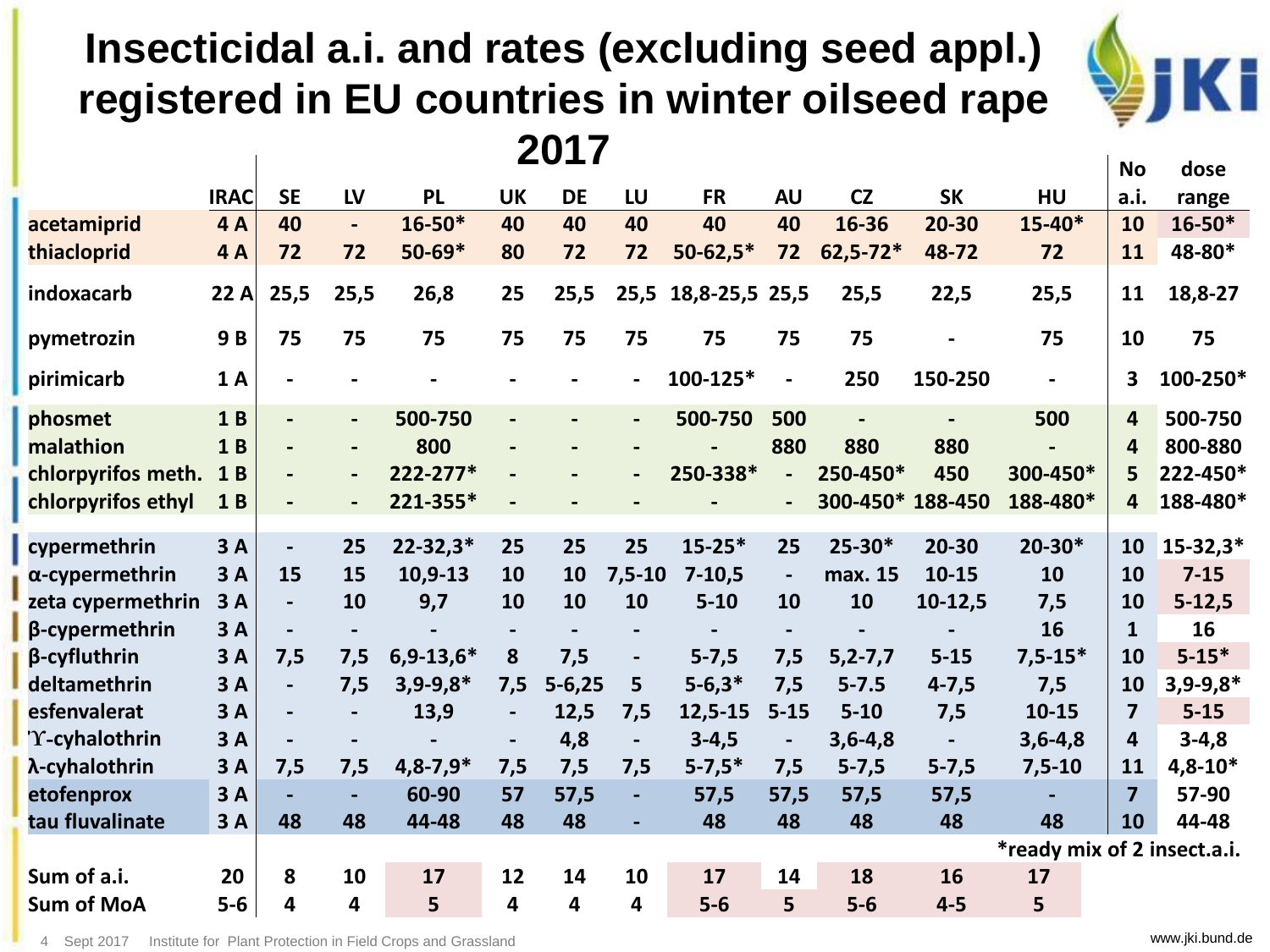#### **Active substances**

- Wide range of actives - Both old and new;
- Huge range of doses

## **Actives and doses?**

- Consistently highest doses NO
- Some countries more than 1 dose
	- Use higher doses in denser crops (NO, EE)
	- Lower dose (0.5N) when buds are small (SE)
	- $-$  Some raised dose in response to resistance (DE)
- Lost actives ? - OP, OC and some pyrethroid

## **Insecticidal a.i. and rates registered in EU countries in winter oilseed rape 2017**

**Changes to 2007 situation: Indoxacarb and pymetrozin new Spinosad (IRAC 5) not further developed Neonicotinoid seed treatments lost, but new in 2017: cyantraniliprole on seeds Fenitrothion and dichlorphos (both IRAC 1B) lost Some changes also within pyrethroids (IRAC 3A)**

**Wide range of doses for several actives, but not for all of them Several countries with insecticide mixtures, usually pyr + neonic. or pyr + OP**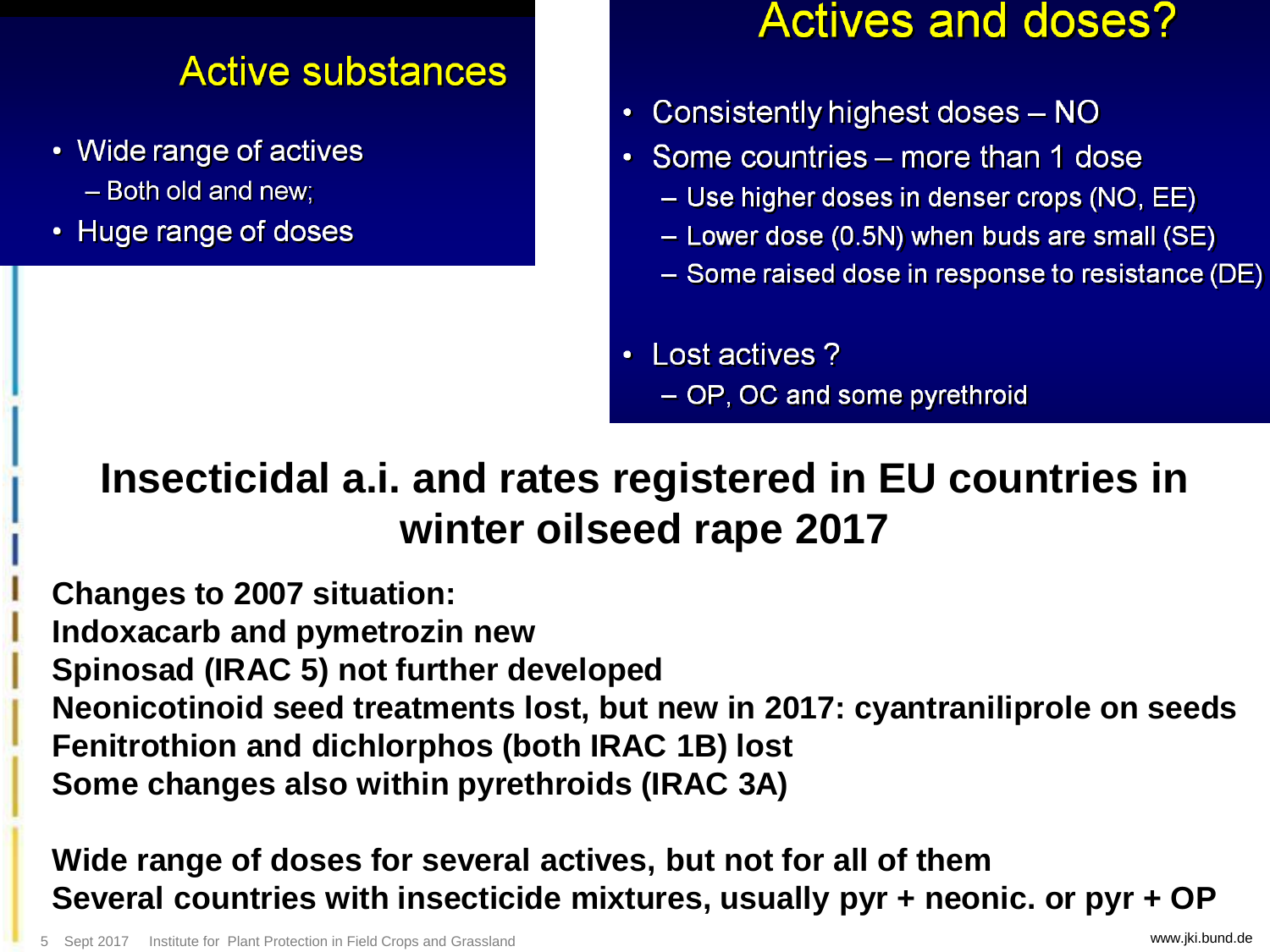## Numbers of applications



|                          | $\mathbf{0}$ | $\leq 1$  |                            | $>1 -3$                                              | $4 - 5$ | >5                 |
|--------------------------|--------------|-----------|----------------------------|------------------------------------------------------|---------|--------------------|
|                          |              |           |                            |                                                      |         | <b>EPPO pollen</b> |
| <b>For pollen beetle</b> |              |           |                            |                                                      |         | beetle 2007        |
| Winter rape              | IR, NO       | SE, UK    | CH, CZ, HU,<br>HR, FR, SL, | AU, BE, DK,<br>DE, EE, LU, LV,<br>NL, SK,            | PL      |                    |
| <b>For all pests</b>     |              |           |                            |                                                      |         |                    |
| Winter rape              | IR, NO       | <b>SE</b> | CH                         | AU, BE, CZ,<br>DE, EE, HU,<br>HR, LU, NL, SL,<br>UK. | PL, SK  | LV <sub></sub>     |

#### **For all pests**

| in winter OSR      | <b>SE</b> | <b>LV</b> | <b>PL</b> | <b>UK</b>      | <b>DE</b> | LU  | <b>FR</b> | <b>AU</b> | CZ  | <b>SK</b>    | HU  |
|--------------------|-----------|-----------|-----------|----------------|-----------|-----|-----------|-----------|-----|--------------|-----|
| autumn             | 0,3       | 0,1       |           |                | 0,7       | 0,5 | 1,2       | 0,7       |     | $\mathbf{2}$ | 1,1 |
| spring $<$ BBCH 60 | 0,9       | 2,5       | 1,7       |                | 1.8       | 1,7 | 1,2       | 2,1       | 2,5 | 2,5          | 1,5 |
| spring > BBCH 59   | 0,3       | 0,4       | 0,7       |                | 0,5       | 0,3 | 0,2       | 0,3       | 1   | 1,5          | 0,5 |
| total              | 1,5       | 3         | 3.4       | $\overline{3}$ | 3         | 2,5 | 2,6       | 3,1       | 4,5 | 6            | 3,1 |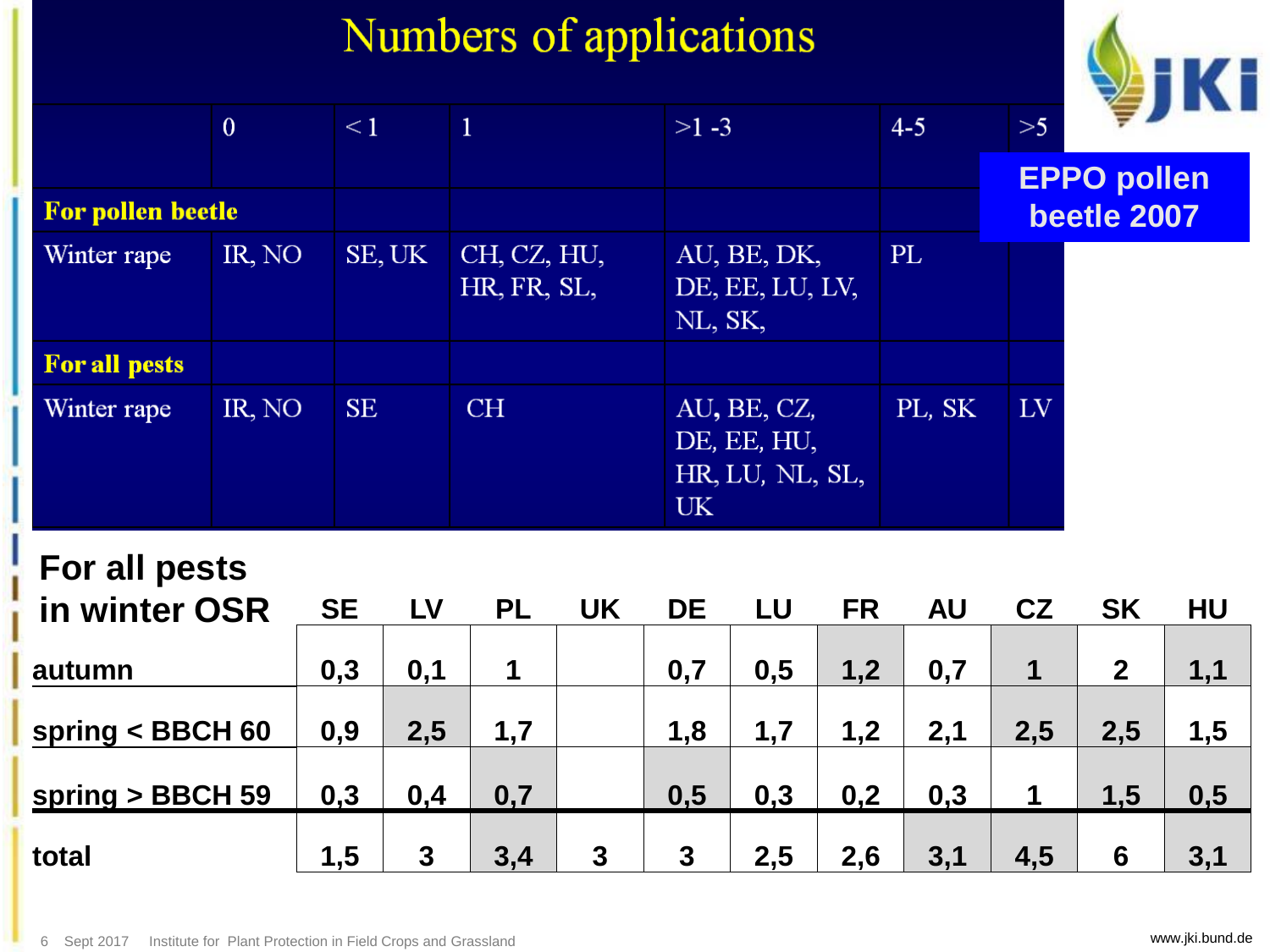**Insecticide use in EU countries in oilseed rape 2017**

**Wide range of rates registered: is there a scientific base for this?**

**Why differ the No. of applications used in OSR in adjacent countries a lot?** 

**Number and type of a.i. registered per country differ a lot, European harmonisation?**

**5 countries with insecticide mixtures, but EPPO Standard PP 277 Insecticide co-formulated mixtures?**

**MoA vary between countries between 4 and 6, but for some insect species often no MoA (e.g. HYLERA) or only 1 MoA (e.g. PSYICH) is available**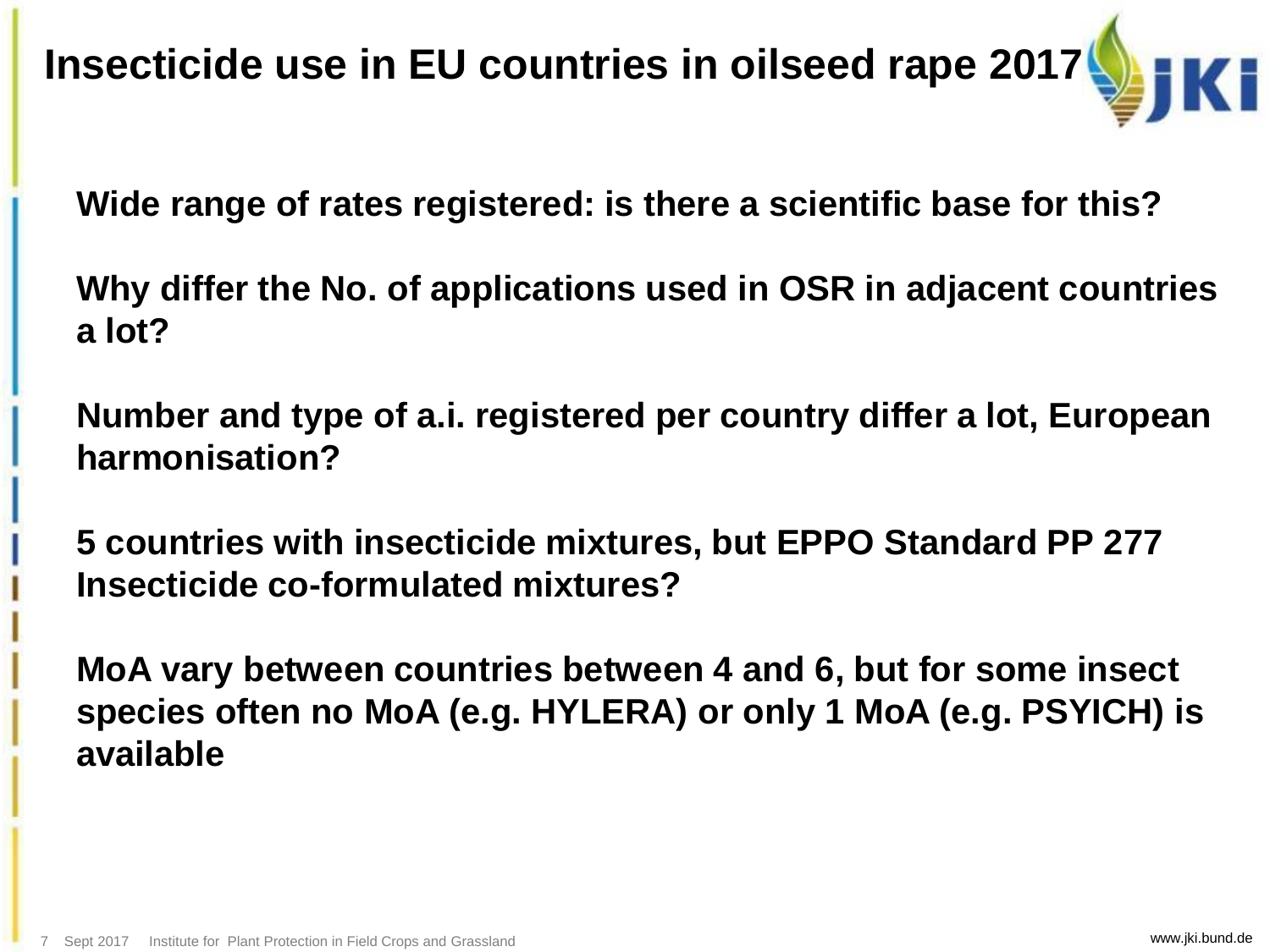## **Some questions 2017 on resistance issues to be answered by countries**



| If insecticide resistance management (IRM) strategies    | - who is responsible?         |  |
|----------------------------------------------------------|-------------------------------|--|
| are developed in your country:                           | - how is the IRM strategy     |  |
|                                                          | communicated (on-label,       |  |
|                                                          | web, farmer's journals etc.)? |  |
|                                                          | - which pest(s) are covered   |  |
|                                                          | by IRM strategy?              |  |
| Are emergency authorizations for use of                  |                               |  |
| neonicotinoid treated OSR seeds in place in your         |                               |  |
| country?                                                 |                               |  |
| Is Mode of Action (MoA) labelling according to the       |                               |  |
| IRAC classification commonly used in your country?       |                               |  |
| Are there non-insecticide control strategies used in     |                               |  |
| your country? If yes, on which % of OSR area are         |                               |  |
| they used and what is applied?                           |                               |  |
| Are there any commercially available OSR pest            |                               |  |
| resistant varieties used in your country and, if yes, to |                               |  |
| what pest?                                               |                               |  |
| Please give any additional information you believe is    |                               |  |
| relevant to the resistance problem in oilseed rape?      |                               |  |
| Is there an established working group in your            |                               |  |
| country/region addressing resistance management          |                               |  |
| issues such as a national Resistance Action Groups       |                               |  |
| (RAGs), e.g. NORBARAG?                                   |                               |  |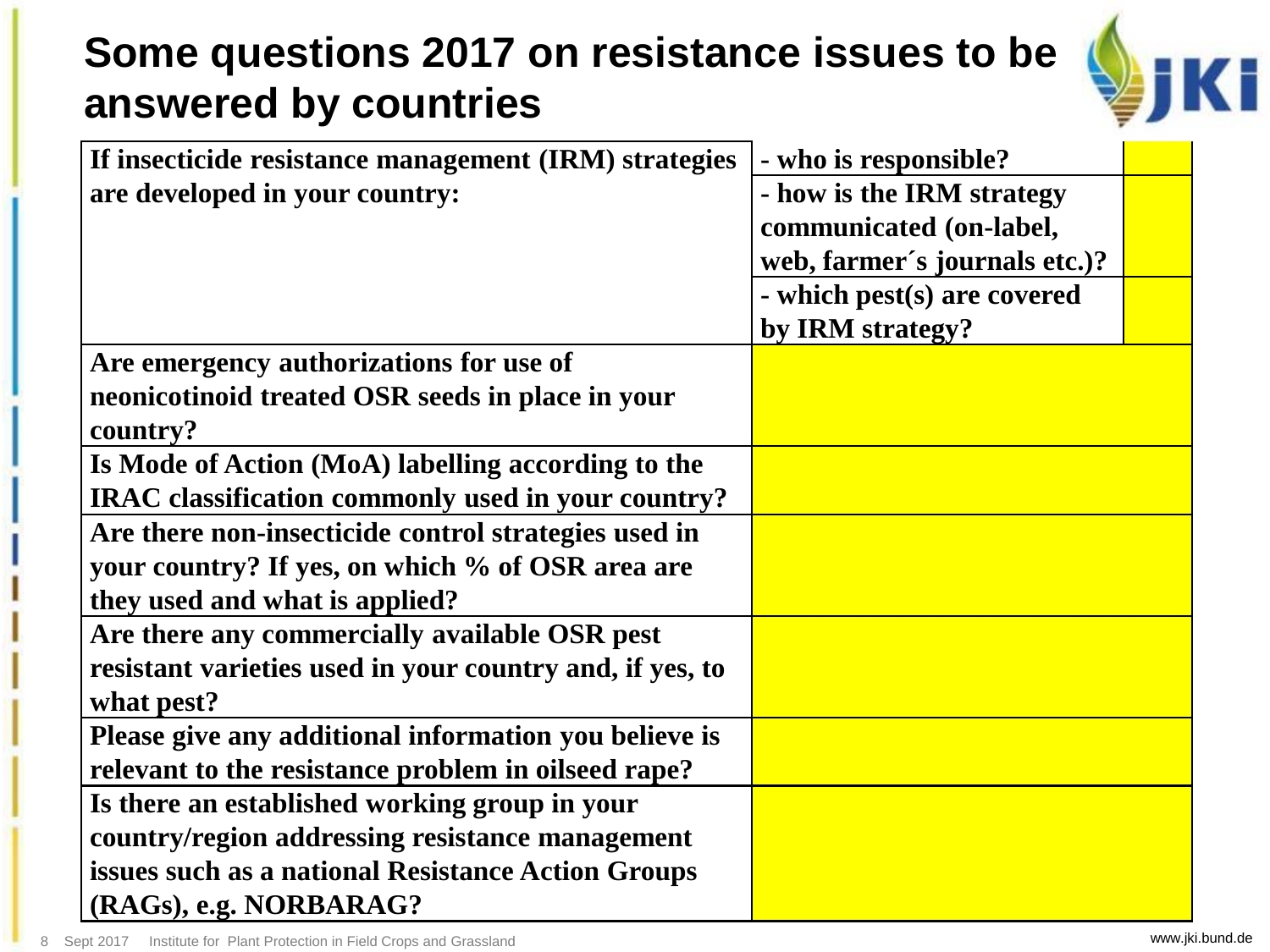

## **Resistance**

**EPPO pollen beetle 2007** 

- Present in 12 of 20 countries
	- In excess of 4m ha winter rape
	- And 150k ha spring rape
- No resistance in other pests

**In 2017 resistance situation not known in all 11 countries for: HYLERA, ATALCO, PLUTLA**

**Little resistance knowledge (unknown in country if not named) on: PHYLSP: 0 pyr resistance in DE and CZ CEUTPI: 1 pyr resistance in DE, 0-2 in FR DASIBR: 0 pyr resistance in DE BREVBR: 0 pyr resistance in DE, FR; 0 neo resistance in DE, FR; 0 pir resistance in FR**

**pyr = pyrethroids, neo = neonicotinoids, pir = pirimicarb**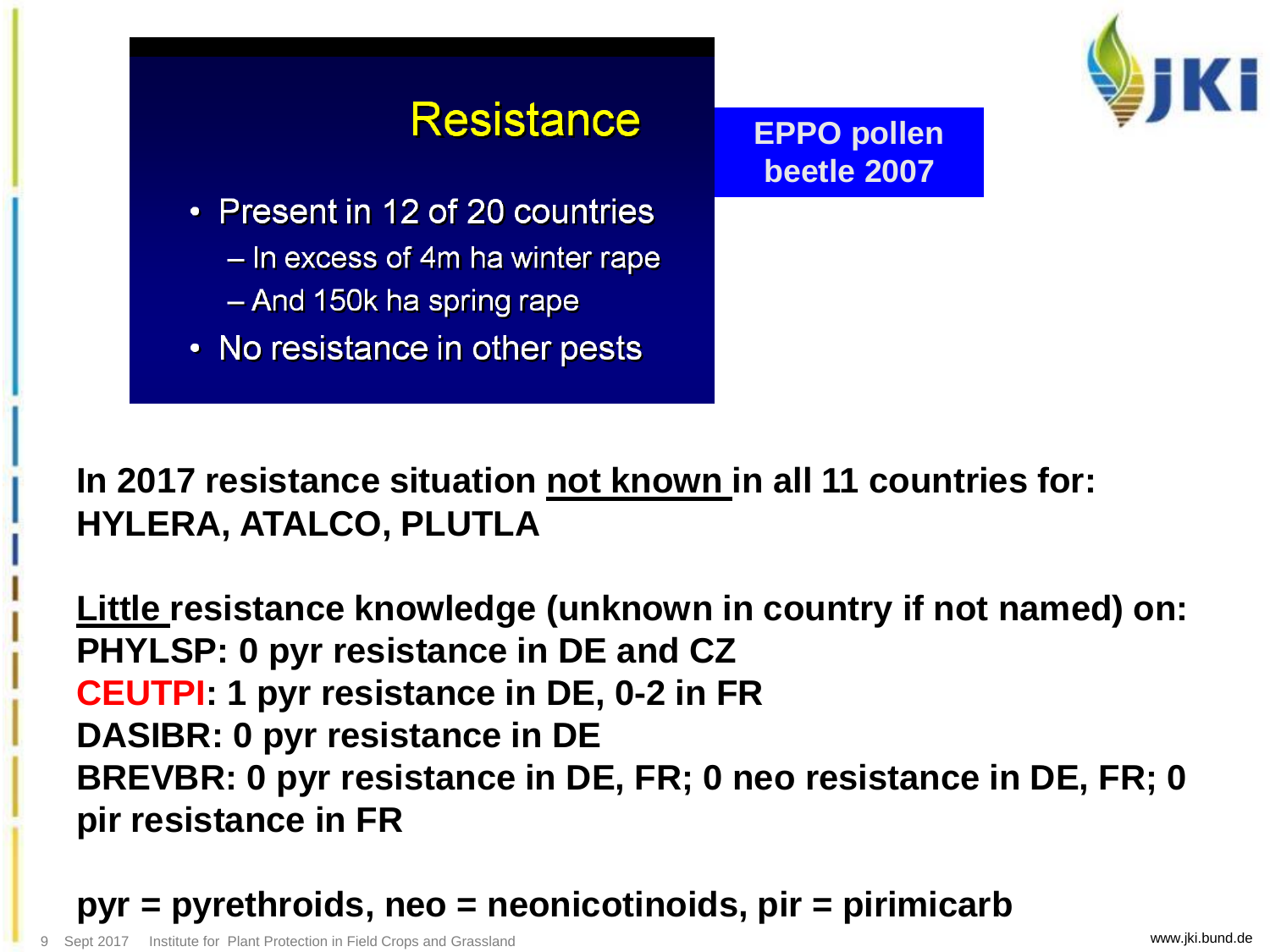

**EPPO pollen beetle 2007** 



- Present in 12 of 20 countries
	- In excess of 4m ha winter rape
	- And 150k ha spring rape
- No resistance in other pests

#### **Resistance situation known in some countries in 2017, resistance situation unknown in countries if not named**

|               | No. +           | <b>Pyr</b>                                                                                                            | <b>Neo</b>      | <b>OP</b>                 | <b>Pir</b>          | Indox.                                             | Pymet.     |
|---------------|-----------------|-----------------------------------------------------------------------------------------------------------------------|-----------------|---------------------------|---------------------|----------------------------------------------------|------------|
|               | country         | <b>IRAC 3A</b>                                                                                                        | <b>IRAC 4A</b>  | <b>IRAC 1B</b>            | <b>IRAC 1A</b>      | IRAC 22A IRAC 9B                                   |            |
|               | answers         |                                                                                                                       |                 |                           |                     |                                                    |            |
| <b>MYZUPE</b> | 5               | SE 2-3; PL, UK, DE, FR PL, UK, DE, FR 0                                                                               |                 | <b>SE 3: PL 1</b>         | DE, FR <sub>2</sub> |                                                    |            |
| <b>PSYICH</b> | $5\phantom{.0}$ | SE, DE 1; FR 1-3; UK 3                                                                                                |                 | CZ, FRO                   |                     |                                                    |            |
| <b>CEUTQU</b> | $\mathbf{3}$    | $PL, DE, CZ$ <sup>0</sup>                                                                                             | CZ <sub>0</sub> | $PL, CZ$ 0                |                     |                                                    |            |
| <b>CEUTNA</b> | 4               | <b>PL, DE, FR, CZ 0</b>                                                                                               | $FR, CZ$ 0      | $PL, FR, CZ$ <sup>O</sup> |                     |                                                    |            |
| <b>MELIAE</b> | 10              | SE, LV, PL, UK, DE, FR, SE, UK, DE, LU 0, LV, PL, DE,<br>AU, CZ, SK 3; LU 2; HULV 0-1; PL 1; CZ 1-LU, FR, CZ 0<br>I-2 |                 |                           |                     | LV, PL, UK, LV, UK,<br>DE, LU, FR, LU, FR.<br>CZ 0 | <b>SKO</b> |
| <b>CEUTAS</b> | 5 <sup>5</sup>  | SE, PL, FR, CZ 0; DE 2-SE, DE, CZ 0; PL 1 CZ 0                                                                        |                 |                           |                     |                                                    |            |

10 Sept 2017 Institute for Plant Protection in Field Crops and Grassland States and States and States and States and States and States and States and States and States and States and States and States and States and States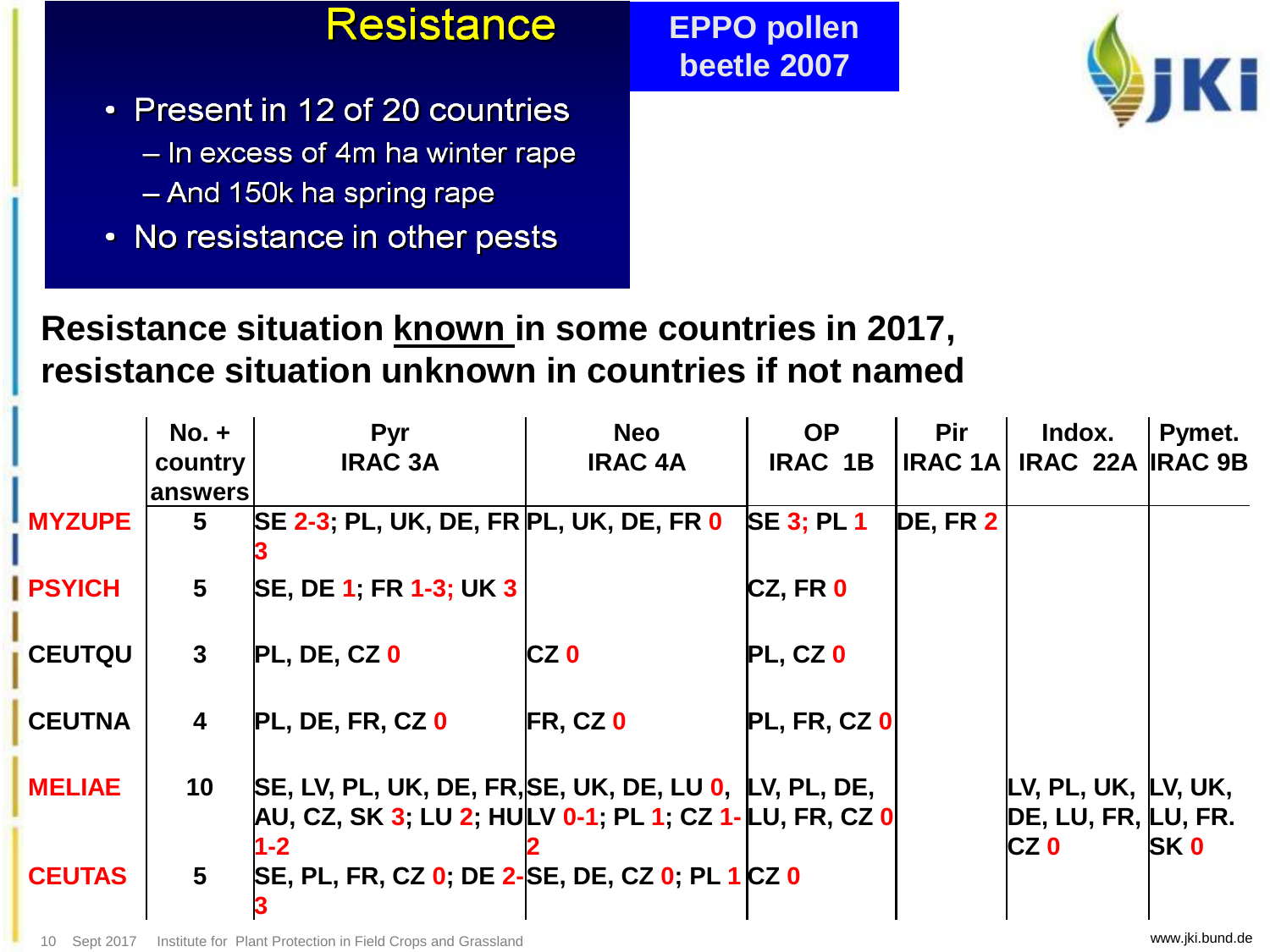#### **Thresholds**

- Thresholds are old
- Hugely diverse
	- Plant part assessed
	- Field area (AU)
	- Growth stage
- UK experience practical and difficult to apply
- So, are they valuable?
- Do they need revising?
- How should they be expressed?
- Would they be used?

**EPPO pollen beetle 2007** 



#### **Threshold values in countries in Winter OSR**

**pl = plant, L = Larva, YWT = yellow water trap**

all renewed 2008/09 in FR

|               | <b>SE</b>     | LV              | <b>PL</b>                                          | UK              | <b>DE</b>    | LU | <b>FR</b>                                                        | AU         | CZ                                           | <b>SK</b> | HU |
|---------------|---------------|-----------------|----------------------------------------------------|-----------------|--------------|----|------------------------------------------------------------------|------------|----------------------------------------------|-----------|----|
| <b>HYLERA</b> | no            |                 | no  1/YWT in 3d                                    | no              | no           | no | no                                                               | no         | no                                           | no        | no |
| <b>MYZUPE</b> | no            | no              | no                                                 | no              | no           |    | no 20% pl infest.                                                | no         | no                                           | no        | no |
|               |               |                 |                                                    |                 |              |    | >BBCH 16                                                         |            |                                              |           |    |
|               |               |                 |                                                    |                 |              |    | 2 colon $/m2$                                                    |            |                                              |           |    |
|               |               |                 |                                                    |                 |              |    | <bbch 74<="" td=""><td></td><td></td><td></td><td></td></bbch>   |            |                                              |           |    |
|               |               |                 | BREVBR   10-20% pl  no   2 colon. / m <sup>2</sup> | 13% pl          | no           |    | no see MYZUPE                                                    | no         | 10% pl inf.                                  | no        | no |
|               | inf           |                 |                                                    | $inf.<$ BBC     |              |    |                                                                  |            | <bbch 69<="" td=""><td></td><td></td></bbch> |           |    |
|               |               |                 |                                                    | H <sub>69</sub> |              |    |                                                                  |            |                                              |           |    |
| <b>ATALCO</b> | $1L$ /pl,     | no <sub>l</sub> | $1 \angle p$ early,                                | no              | $1L$ /pl     | no | <b>25% leaf</b>                                                  | $1-2L$ /pl | $1L$ /pl                                     | 2L/       | no |
|               | early         |                 | 4L/pl later                                        |                 |              |    | dam. <bbch< td=""><td></td><td></td><td>pl</td><td></td></bbch<> |            |                                              | pl        |    |
|               | stage         |                 |                                                    |                 |              |    | 16                                                               |            |                                              |           |    |
| <b>PLUTMA</b> | no            | no              | $1L$ /pl                                           | not a pest      | no           | no | no                                                               | not a pest | no                                           | no        | no |
| <b>CEUTPI</b> | not a pest no |                 | not a pest                                         | no              | 10/ $YWT$ in | no | presence in                                                      | not a pest | no                                           | no        | no |
|               |               |                 |                                                    |                 | 3d, recently |    | <b>YWT BBCH</b>                                                  |            |                                              |           |    |
|               |               |                 |                                                    |                 | preliminary  |    | $31 - 57$                                                        |            |                                              |           |    |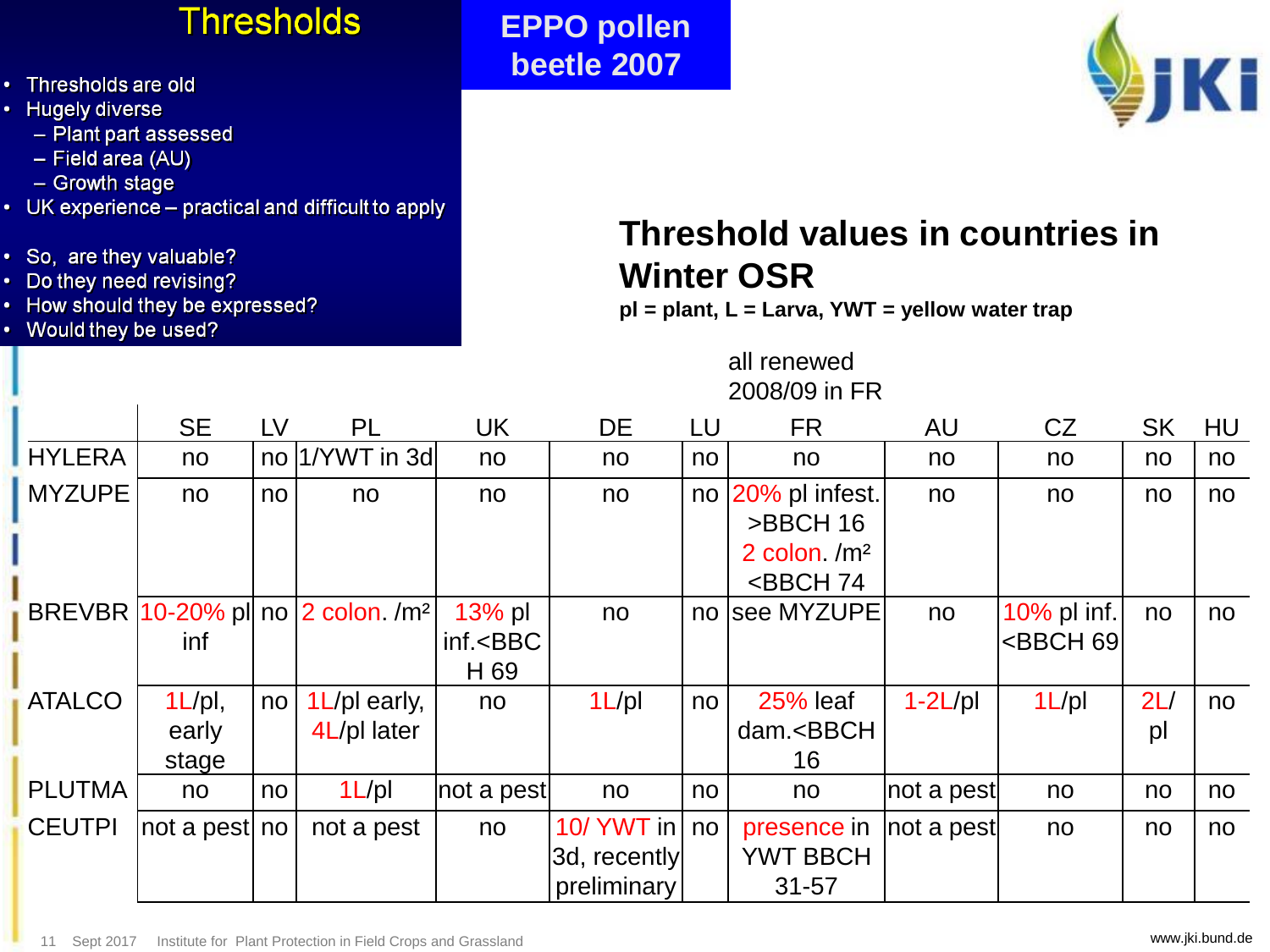#### **Threshold values in countries in winter OSR**

**pl = plant, L = Larva, dam = damage, YWT = yellow water trap**



|               | <b>SE</b>                | <b>LV</b> | <b>PL</b>        | <b>UK</b>             | <b>DE</b>                               | LU                             | <b>FR</b>                     | <b>AU</b>             | CZ            | <b>SK</b>                         | <b>HU</b>             |
|---------------|--------------------------|-----------|------------------|-----------------------|-----------------------------------------|--------------------------------|-------------------------------|-----------------------|---------------|-----------------------------------|-----------------------|
| <b>PSYICH</b> |                          |           | hot a            | $2 \text{ L/pl}$      | $3 L$ pl                                | $3 L$ pl                       | 70% inf.                      |                       | $1L$ /pl      | $1-2$ L/pl                        |                       |
| Larvae        |                          |           | pest?            | 50%                   |                                         |                                | $pl, 2-3pl$                   |                       | spring        | spring                            |                       |
|               |                          |           |                  | petiol.               |                                         |                                |                               |                       |               |                                   |                       |
|               |                          |           |                  | dam.                  |                                         |                                |                               |                       |               |                                   |                       |
| <b>PSYICH</b> | $10%$ leaf               |           | $3/40$ not a     | 25% leaf              |                                         | 10% leaf $10\%$ leaf $80\%$ pl |                               | $10\%$ leaf $1/m$ row |               | $1-3/m$                           | <b>10% leaf</b>       |
| <b>Adult</b>  | area dam.                | pl        | pest?            | dam                   | dam                                     |                                | <b>kBBCH14with bites dam.</b> |                       |               | row,                              | dam                   |
|               | $k$ BBCH14,              |           |                  | BBCH <sub>12</sub>    | <b><bbch150 b="" ywt<=""></bbch150></b> |                                | <b>EBBCH1 EBBCH</b>           |                       |               | 3/YWT                             | $k$ BBCH              |
|               | 50-100/YWT               |           |                  | 50%                   | 4, 50/                                  | $\ln 10d$                      | 14                            | 14 25-                |               | per 1d                            | 14                    |
|               | in 21d, 1-2              |           |                  | <b>BBCH 14 YWT in</b> |                                         |                                |                               | <b>35/YWT</b>         |               |                                   |                       |
|               | /m row at                |           |                  | 35/YWT in 21d         |                                         |                                |                               | in 21d                |               |                                   |                       |
|               | hight                    |           |                  | seas.                 |                                         |                                |                               |                       |               |                                   |                       |
|               | <b>PHYLSP</b> hot a pest | ho        | 1/m <sup>2</sup> | ho                    | $10%$ leaf                              | no                             | 80% pl                        | $10\%$ leaf $1/m$ row |               | ho                                | <b>10% leaf</b>       |
|               |                          |           |                  |                       | dam                                     |                                | with bitesdam                 |                       |               |                                   | ldam.                 |
|               |                          |           |                  |                       | kBBCH1                                  |                                |                               |                       |               |                                   | <bbch< th=""></bbch<> |
|               |                          |           |                  |                       |                                         |                                | 4                             | 14                    |               |                                   | 14                    |
|               | <b>CEUTQU20/YWT in</b>   | ho        | 20/YWT no        |                       | 15/YWT 10/YWT                           |                                | no pest                       | 10/YWT3/YWT           |               | ho                                | 15/YWT                |
|               | 3d                       |           | in 3d,           |                       | with grid in 3d                         |                                |                               | in 3d                 | $per 1d$ ,    |                                   | lin 3d                |
|               |                          |           | $6/25$ pl        |                       | in 3d                                   |                                |                               |                       | above         |                                   |                       |
|               |                          |           |                  |                       |                                         |                                |                               |                       | $6^{\circ}$ C |                                   |                       |
|               | <b>CEUTNA</b> Not a pest | ho        | 10/YWT no pest   |                       | 5/YWT                                   | 10/YWT                         | presence 10/ YWT3/YWT         |                       |               | <b>25/YWT</b>                     | 10/YWT                |
|               |                          |           | in 3d or         |                       | with grid in 3d                         |                                | in YWT                        | $\ln 3d$              |               | per 1d or $\ln 3d$ , 40/ $\ln 3d$ |                       |
|               |                          |           | 2-4/25 pl        |                       | in 3d                                   |                                | <b>BBCH</b>                   |                       | in sticky     | HPS foil                          |                       |
|               |                          |           |                  |                       |                                         |                                | $ 31 - 57 $                   |                       | trap          | $\ln 21d$                         |                       |

#### **Threshold values updated since 2007 for PYSICH in 5 countries, CEUTQU+PHYLSP in 1 country, CEUTNA in 2 countries**

12 Sept 2017 Institute for Plant Protection in Field Crops and Grassland Www.jki.bund.de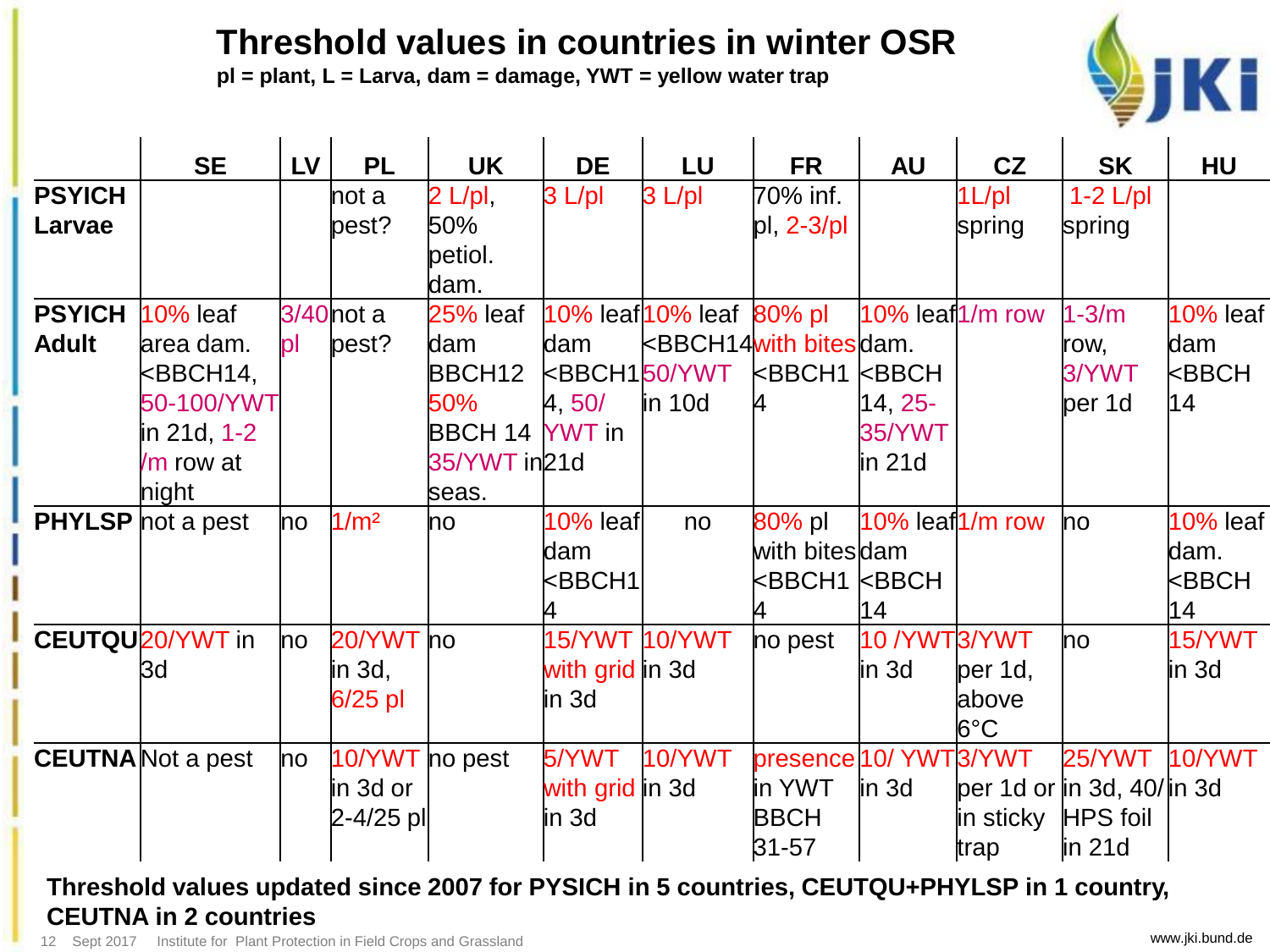

#### **Threshold values in countries**

|                           | <b>SE</b>      | LV                          | <b>PL</b> | <b>UK</b>                                                  | <b>DE</b>     | LU          | <b>FR</b>            | <b>AU</b>         | CZ                        | <b>SK</b>   | <b>HU</b>   |
|---------------------------|----------------|-----------------------------|-----------|------------------------------------------------------------|---------------|-------------|----------------------|-------------------|---------------------------|-------------|-------------|
| <b>MELIAE 2-3/pl</b>      |                | 4/pl                        |           | 1-2/pl k30pl/m <sup>2</sup> 10 in                          |               | $6 - 8$     | $6-9$ /pl            | $5 - 6$ /pl  1/pl |                           | $1 - 3$ /pl | $2-5$ /pl   |
|                           | <b>BBCH 51</b> |                             |           | BBCH 25/pl, 30- healthy                                    |               | <b>BBCH</b> | BBCH <sub>50</sub> - |                   | BBCH <sub>51</sub>        |             | <b>BBCH</b> |
|                           | $3-4$ /pl      |                             |           | $50-52,50 \, \text{pI/m}^2$ fields                         |               |             | 51-53, 57, weak      |                   | 3/pl                      |             | $50 - 59$   |
|                           | <b>BBCH</b>    |                             |           | 3-5/pl   18/pl, >70 > BBCH                                 |               | $8 - 10$    | field $2-3$ /pl      |                   | BBCH55-                   |             |             |
|                           | $52/53, 5-$    |                             |           | $\overline{B}$ BCH $\overline{p}$ I/m <sup>2</sup> 7/pl 55 |               | <b>BBCH</b> | $or 65%$ pl          |                   | 69                        |             |             |
|                           | $6$ /pl        |                             | $55 - 59$ |                                                            |               | 55-59       | linf.                |                   |                           |             |             |
|                           | <b>BBCH 59</b> |                             |           |                                                            |               |             |                      |                   |                           |             |             |
| CEUTAS <sup>1</sup> -2/pl |                | 1-3/40 pl <mark>1/pl</mark> |           | $0,5-1$ /pl                                                | $1-2$ /pl     | 1/pl        | 0,5/pl               | 1-2/pl  1/pl      |                           | 1/pl        | $0, 5 - 1$  |
|                           |                |                             |           |                                                            |               |             | BBCH <sub>57</sub> - |                   | <b>BBCH</b>               |             | /pl         |
|                           |                |                             |           |                                                            |               |             | 73                   |                   | $59 - 69$                 |             |             |
| <b>DASIBR</b> ho          |                | 15/YWT 1/pl                 |           | <b>see</b>                                                 | <b>see</b>    | no          | see                  | $1/pl +$          | $1/4$ inflor $0,25/p$ lno |             |             |
|                           |                | or 5/glue                   |           | <b>CEUTAS</b>                                              | <b>CEUTAS</b> |             | <b>CEUTAS</b>        | prev.             |                           |             |             |
|                           |                | shield                      |           |                                                            | $H$ prev.     |             |                      | infest.           |                           |             |             |
|                           |                |                             |           |                                                            | infest.       |             |                      |                   |                           |             |             |

**Threshold values updated since 2007 for MELIAE in 5 countries CEUTAS in 3 countries DASIBR in 1 country**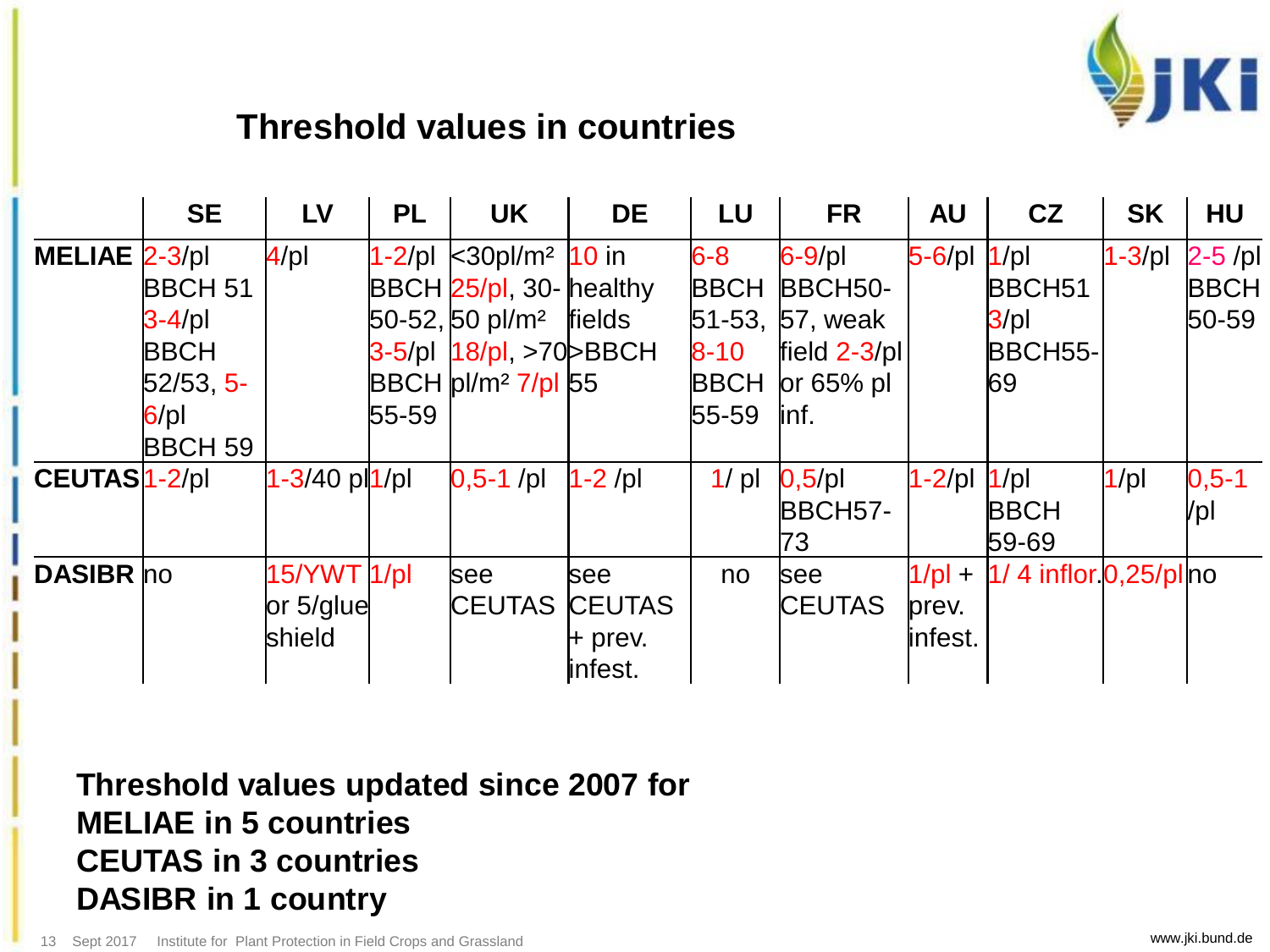#### **Resistance activities in countries**

**Auth = Authority, Res = Research, Adv = Advice, Ind = Industry**



|           |                                | off resist.     |               |              |              |                | MoA onemerg  |         | relevant points for       |
|-----------|--------------------------------|-----------------|---------------|--------------|--------------|----------------|--------------|---------|---------------------------|
|           | resist. group                  | group           | scope         |              |              | jour web label | label        | reg     | resistance                |
| <b>SE</b> | Auth, Res, Adv, Ind   NORBARAC |                 | <b>MELIAE</b> | $\mathsf{X}$ | $\mathsf{X}$ |                | (X)          | no      | more MoA needed           |
| LV        | no                             | <b>No</b>       |               |              |              |                | $\mathsf{X}$ |         | yes for > 3-4 MoA         |
|           |                                |                 |               |              |              |                |              | neonic  |                           |
| <b>PL</b> | <b>Res</b>                     | Inst PI. Prot.  |               |              |              |                | no           | no      | sens. of the diff species |
|           | <b>UK</b> Auth, Res, Adv, Ind  | <b>UK-IRAG</b>  | <b>MELIAE</b> | $\mathsf{X}$ | X            | (x)            | (x)          |         | yes for less applications |
|           |                                |                 | <b>PSYICH</b> |              |              |                |              | neonic  |                           |
|           | <b>DE</b> Auth, Res, Adv, Ind  | <b>ECPR-I</b>   | most pests    | X            | $\sf X$      | (x)            | $\sf X$      | no      | more MoA, less appl.,     |
|           |                                |                 |               |              |              |                |              |         | hon chem. methods         |
| LU        | Auth, Res                      | close coop      | most pests    | $\mathsf{X}$ | $\mathsf{x}$ |                | $\mathsf{X}$ | no      | Rotation, less OSR,       |
|           |                                | betw. officials |               |              |              |                |              |         | farmer education, more    |
|           |                                |                 |               |              |              |                |              |         | advise, control private   |
|           |                                |                 |               |              |              |                |              |         | advise                    |
| <b>FR</b> | Auth, Res, Adv                 | Nat. Res        | most pests    | X            |              |                | X            | no      |                           |
|           |                                | Group           |               |              |              |                |              |         |                           |
| <b>AU</b> | Auth, Res                      | group in        | <b>MELIAE</b> | $\mathsf{X}$ | X            | $\mathsf{X}$   | $\mathsf{X}$ | no      | result of loss of neo:    |
|           |                                | <b>AGES</b>     | <b>PSYICH</b> |              |              |                |              |         | more pyrethroids used     |
| CZ        | Auth, Res, Adv, Ind            | new for         | general IRM   |              |              | X              | $\mathsf{X}$ | no      |                           |
|           |                                | monit.res       | for some      |              |              |                |              |         |                           |
| <b>SK</b> | no                             | no              | general       |              |              | X              | $\mathsf{X}$ | no      |                           |
|           |                                |                 | <b>IRAC</b>   |              |              |                |              |         |                           |
| <b>HU</b> | no                             | no              |               |              |              |                | X            | yes for |                           |
|           |                                |                 |               |              |              |                |              | neonic  |                           |

14 Sept 2017 Institute for Plant Protection in Field Crops and Grassland www.jki.bund.de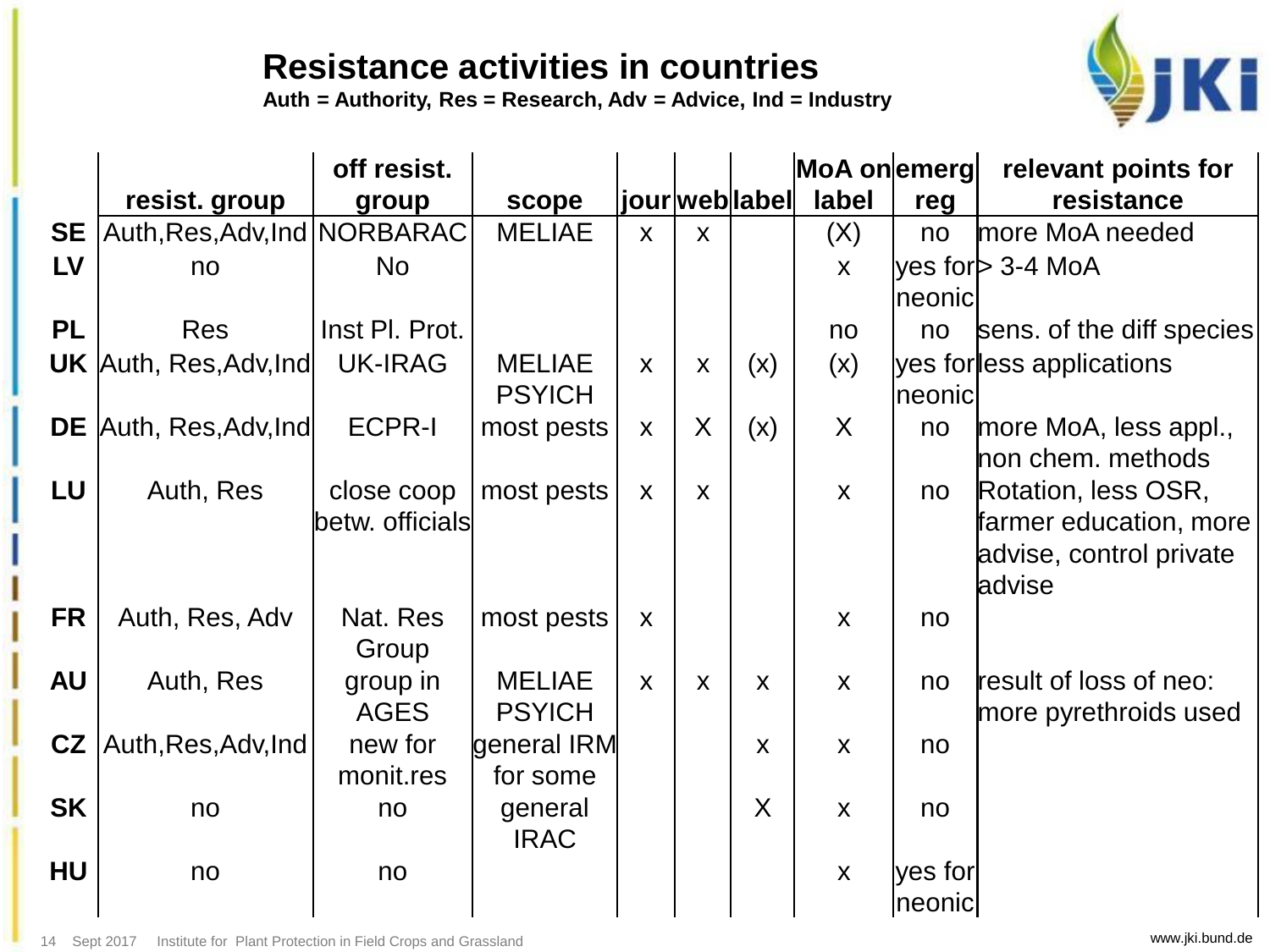

#### **Resume:**

**Resistance awareness and activities between countries is very different, only few with intensive knowledge and activities**

**Threshold values vary a lot even in similar climatic conditions and updating might support a reduction of the application frequency** 

#### **Recommendation:**

**More activity and exchange between countries would support smaller ones**

#### **EPPO could support knowledge transfer**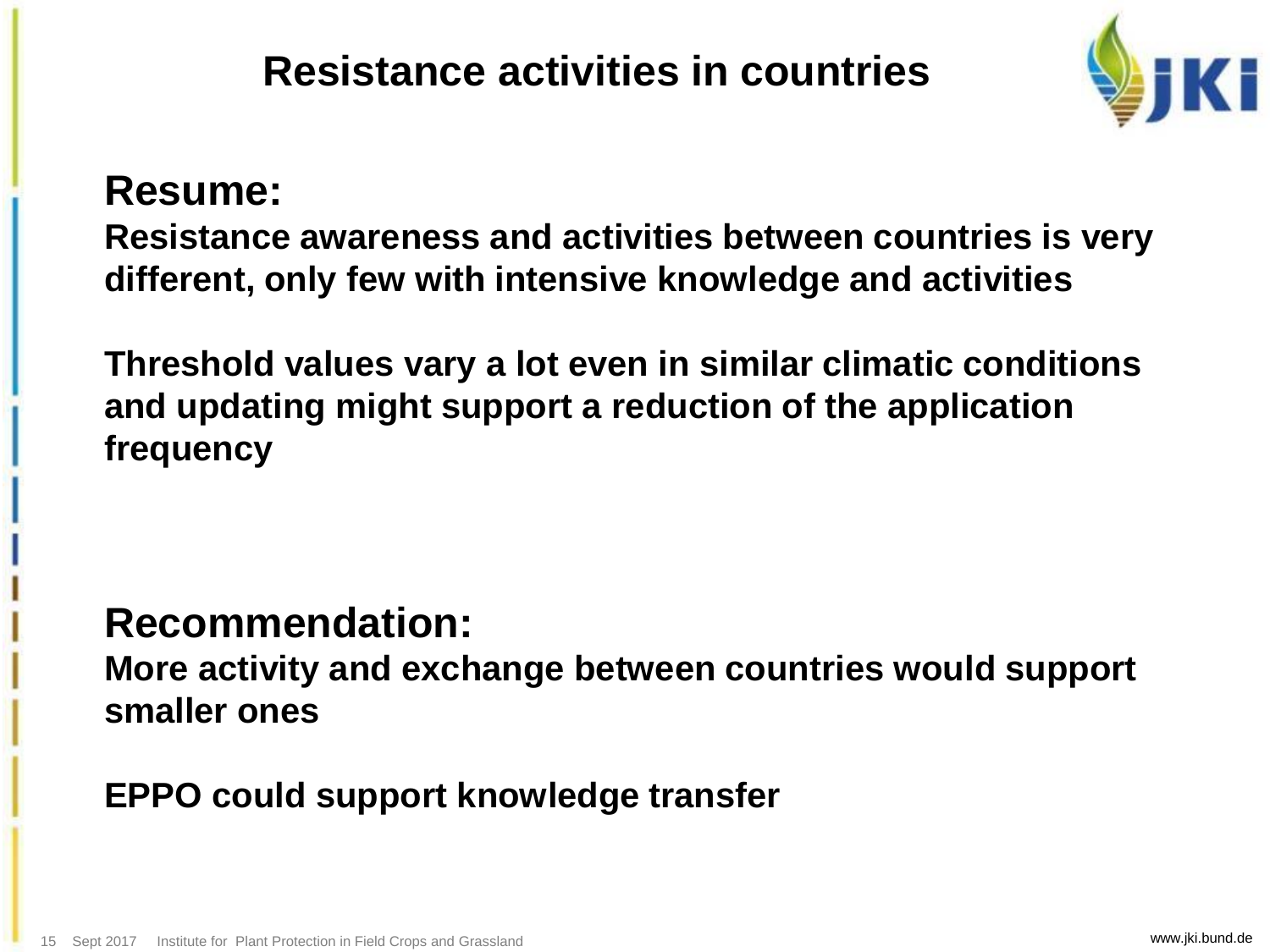#### **Non chemical methods used on oilseed rape**



|           | resistant cultivars     | non chem. methods (except general IPM rules)                                                                |
|-----------|-------------------------|-------------------------------------------------------------------------------------------------------------|
| <b>SE</b> | no                      | choice between W and S OSR                                                                                  |
| LV        | no                      | no                                                                                                          |
| <b>PL</b> | no                      | no                                                                                                          |
| <b>UK</b> | yes TuYV                | sowing date                                                                                                 |
| <b>DE</b> | yes TuYV res./tolerance | sowing date and sowing rate                                                                                 |
| LU        | no                      | no                                                                                                          |
| <b>FR</b> |                         | MELIAE: on 30-50% of area: mixed OSR cultiv. with<br>diff. flower time; PSYICH: soil cult.; strong, healthy |
|           | no                      | and vigorous plants; sowing date; sufficient N                                                              |
| <b>AU</b> | no                      | no                                                                                                          |
| CZ        | yes TuYV                | no                                                                                                          |
| <b>SK</b> | no                      | no                                                                                                          |
| <b>HU</b> |                         | no                                                                                                          |

**Resume: Lots of research on non chemical control options, but very limited implementation in farming practice yet except changes in sowing date and rates**